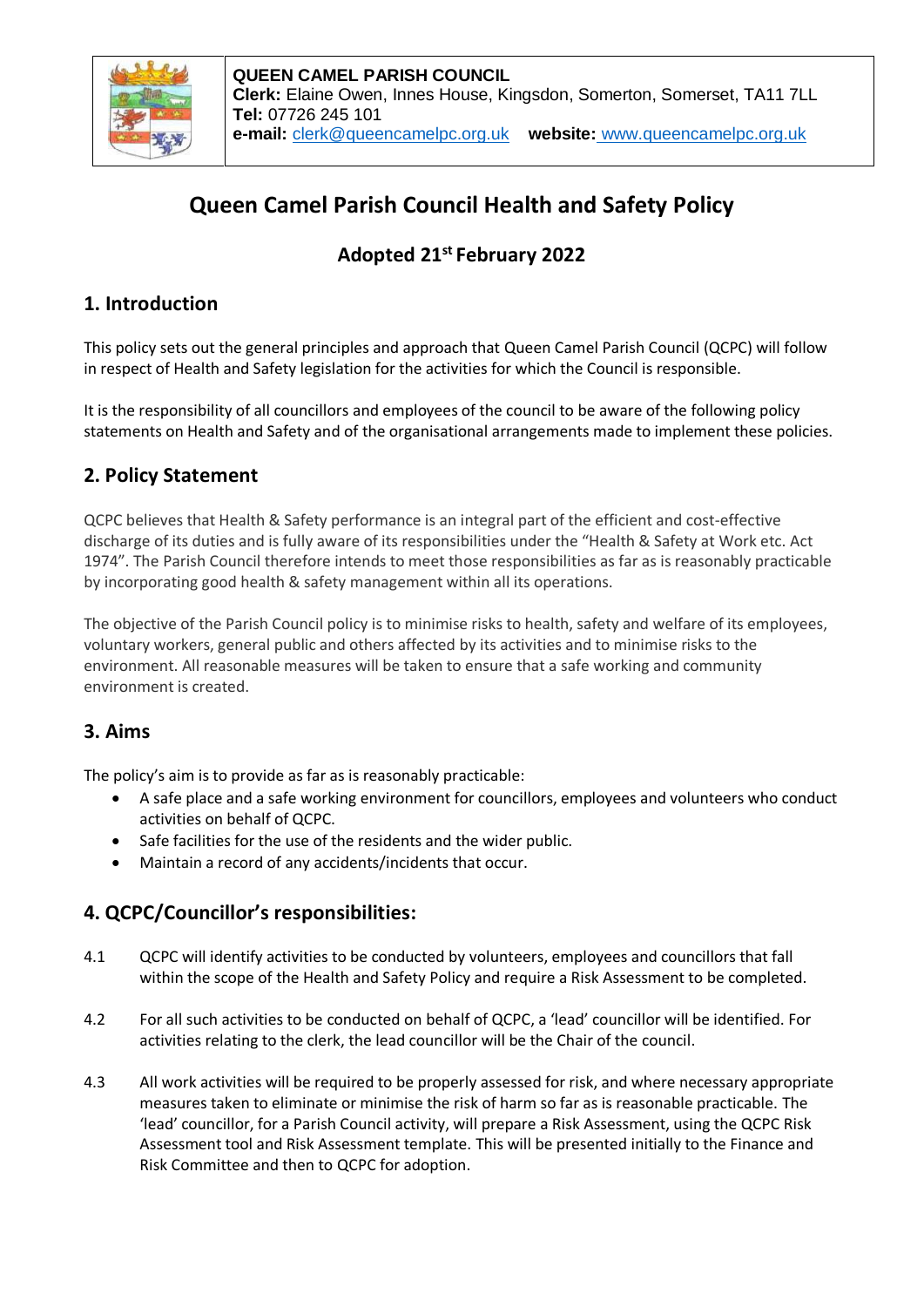- 4.4 The 'lead' councillor will be responsible for ensuring that those performing the Council activity are aware of their responsibilities under this policy.
- 4.5 The 'lead' councillor will have responsibility for coordinating the activity. Any concerns about the relevant Risk Assessment or any injuries/near misses reported to them will be reported to the next full QCPC meeting to ensure they are recorded, investigated and that the Risk Assessment/Policy is reviewed to ensure lessons are learned and appropriate action is taken.
- 4.6 QCPC will provide appropriate training and equipment considered necessary for the safe completion of the tasks required for each identified activity.
- 4.7 All accidents that occur on QCPC premises and/or whilst Council duties are being performed will be recorded within the Accident Record (Book held in the Pavilion with computer copy held with the Clerk). Each reported incident will be investigated and reported to the next available QCPC meeting to identify issues and implement actions to prevent a reoccurrence if possible.
- 4.8 The policy and relevant Risk Assessments will be accessible to the Public.
- 4.9 The Health and Safety Policy and all Risk Assessments will be reviewed annually or whenever a review is necessary (point 5 above).

#### **5. Responsibilities of employees, volunteers and councillors engaged in QCPC activities responsibilities:**

- 5.1 To take responsibility for the health and safety of themselves and of other persons who may be affected by their acts or omissions whilst performing work on behalf of QCPC.
- 5.2 To be aware, understand and comply with the Health and Safety Policy and the relevant Risk Assessment for the task that they are undertaking on behalf of QCPC.
- 5.3 If they have concerns as to the provisions of the Risk Assessment or do not feel sufficiently competent/physically fit to conduct the work, then they are to inform the relevant 'lead' councillor and not to cease any further involvement in the activity until the issue/s are addressed.
- 5.4 To undertake any identified and required training considered necessary, or ensure they follow the direction of someone suitably trained, in order to that the task/s are completed safely and in compliance with this Policy.
- 5.5 Carry out their duties in a way that does not adversely affect their own health and safety and that of others and to ensure that personal protective equipment is used at all times.
- 5.6 Report any accidents, near miss or hazardous incidents, or any health and safety problems that arise, to the identified 'lead' councillor, as soon as is reasonably practicable and within 24 hours.
- 5.7 Volunteers under 18 years of age will be required to have written (email to 'lead' councillor or clerk) consent of a parent/guardian consenting to them performing the activity and stating they are considered medically and physically fit enough to do so. Where appropriate the young person will be accompanied by a responsible adult (as arranged by the parent) and QCPC reserve the right not to allow a young person from continuing with the activity.